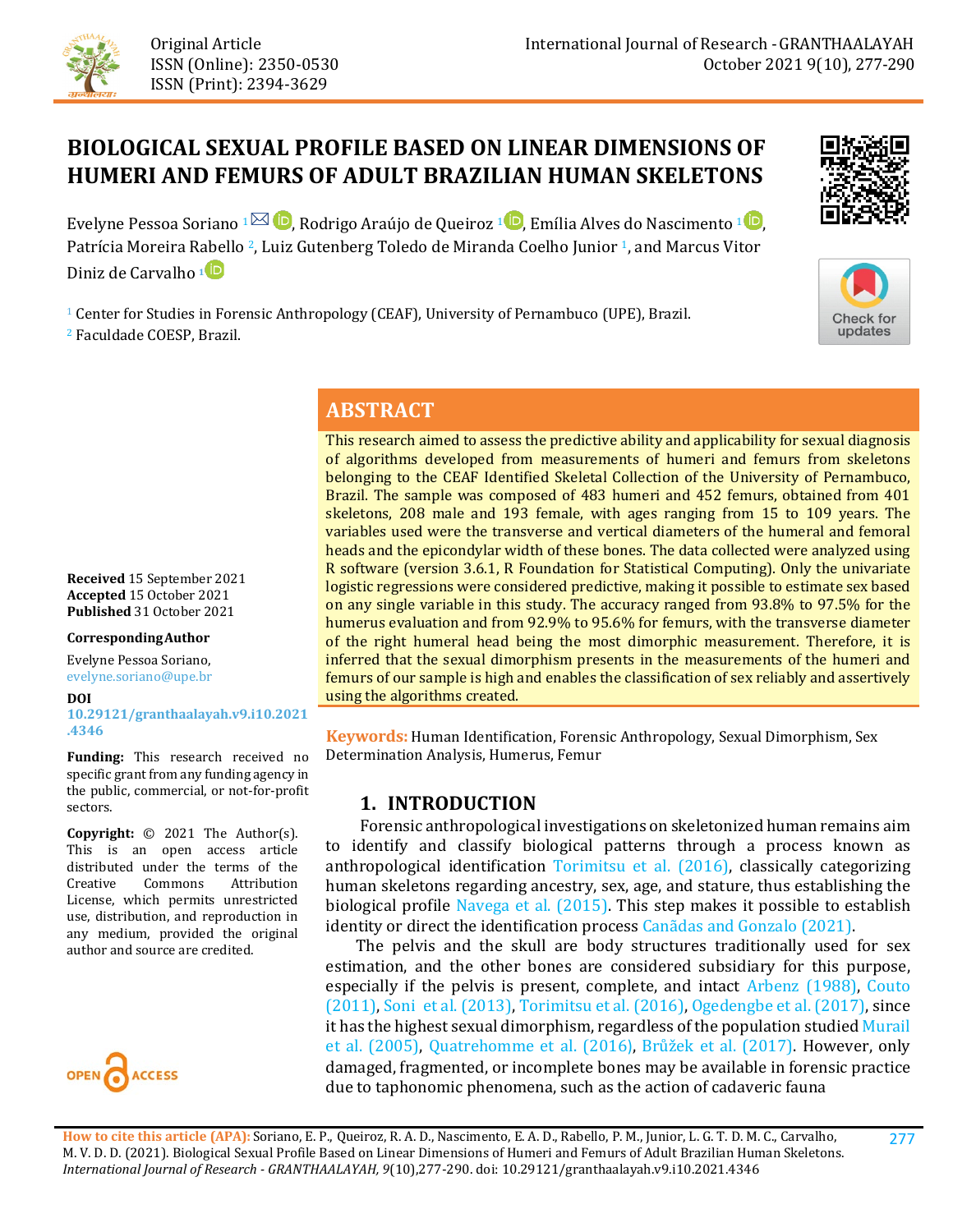[Zapico and Adserias-Garriga \(2021\).](#page-13-2) Bones rich in sexual characteristics, such as the pelvis, are fragile and therefore more susceptible to damage due to the thin bone cortices that compose them. Furthermore, these structures may not be present in a sample [Thompson and Black \(2007\),](#page-13-3) [Spradley and Jantz \(2011\),](#page-13-4) [Chiba et al. \(2018\).](#page-10-3)

On the other hand, denser, robust, resistant, and tubular bone elements, such as the long bones, have greater chances of being in a better state of preservation than the pelvis and the skull [Spradley and Jantz \(2011\),](#page-13-4) [Masotti et al. \(2013\),](#page-12-4) [Carvallo and Retamal \(2020\).](#page-10-4) Thus, the anthropological study of bone with a greater expectation of perenniality has increased, and long bones are among the most actively studied for sex assessmen[t Siddiqi and Norrish \(2018\).](#page-12-5)

Since the demands and samples in Forensic Anthropology are varied, the consolidation of new methodologies for sexual diagnosis is a necessity, and, therefore, different anatomical sites have been studied for sexual diagnosis in human bones. Thus, the present study evaluates the sexual predictive capacity of algorithms developed through measurements of humeri and femurs of contemporary identified skeletons from the CEAF Identified Skeletal Collection of the University of Pernambuco, Northeast of Brazil.

### **2. MATERIALS AND METHODS**

This research aimed to assess the predictive capacity for sex diagnosis of algorithms based on logistic regression to indicate the true positives in a sample composed of humeri and femurs. A blind diagnostic accuracy study was performed, and it is linked to the research project 'Metric analysis of long bones for sex estimation in the Brazilian population', which the Research Ethics Committee approved under Opinion No. 4.081.061 - CAAE: 28215019.6.0000.5207.

The sample consisted of a total of 483 humeri and 452 femurs, being 363 humeri and 343 left femurs and 120 humeri and 109 right femurs, obtained from 401 skeletons selected among the 427 ones belonging to the Identified Skeletal Collection of the Center for Studies in Forensic Anthropology (CEAF), University of Pernambuco (UPE), Brazi[l Cunha et al. \(2018\),](#page-11-1) [Carvalho et al. \(2020\).](#page-10-5)

A total of 208 male and 193 female skeletons were used, with ages ranging from 15 to 109 years (mean of approximately 70.2 years for women and 58.3 years for men). Humeri and femurs that presented incomplete epiphyseal consolidation were excluded from the sample (once this is a characteristic of bone growth in progress), or those whose anatomical sites of interest were impaired by taphonomy, trauma, malformations, prostheses, or extensive or severe pathologies.

The set of metric variables in this study is linked to the methodological parameters established by [Gonçalves \(2014\),](#page-11-2) [Buikstra and Ubelaker \(1995\),](#page-10-6) and the contributions made by [Alunni-Perret Staccini and Quatrehomme \(2008\).](#page-10-7) Thus, the vertical and horizontal dimensions of the humeral and femoral heads and their epicondylar width were used as a basis. The definition and representation of these measurements are shown in [Table 1](#page-1-0) and [Figure 1,](#page-2-0) respectively.

<span id="page-1-0"></span>

| Table 1 Quantitative variables used and their corresponding definition      |                                                          |              |              |  |  |  |
|-----------------------------------------------------------------------------|----------------------------------------------------------|--------------|--------------|--|--|--|
| <b>Quantitative variables</b><br><b>Lateralization</b><br><b>Definition</b> |                                                          |              |              |  |  |  |
|                                                                             |                                                          | Right        | Left         |  |  |  |
| Transverse humeral head<br>diameter (THHD)<br>Goncalves (2014)<br>Figure 1A | Greater anteroposterior distance of the<br>humeral head. | <b>RTHHD</b> | <b>LTHHD</b> |  |  |  |
|                                                                             |                                                          |              |              |  |  |  |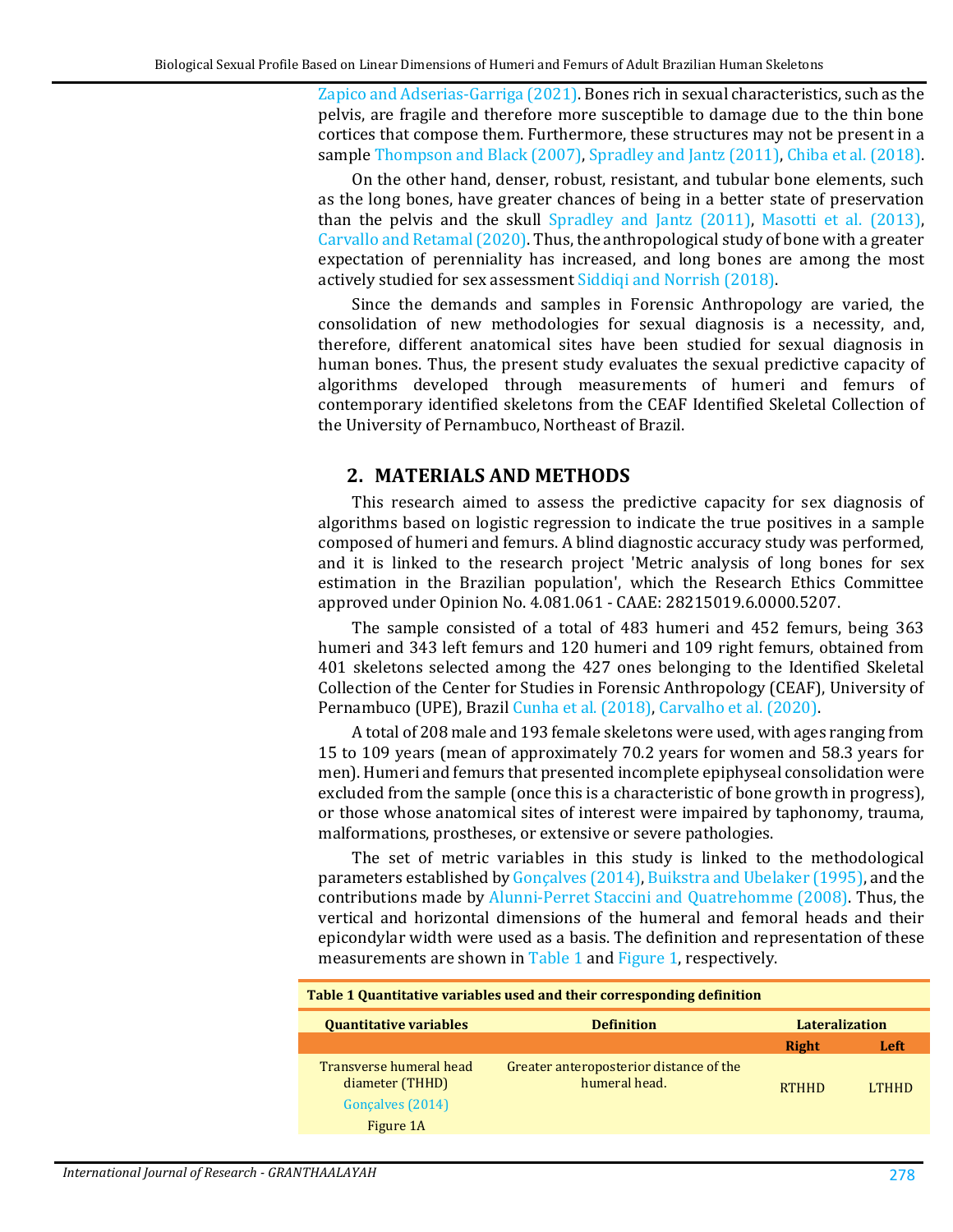Evelyne Pessoa Soriano, Rodrigo Araújo de Queiroz, Emília Alves do Nascimento, Patrícia Moreira Rabello, Luiz Gutenberg Toledo de Miranda Coelho Junior, and Marcus Vitor Diniz de Carvalho

| Humeral head vertical<br>diameter (HHVD)<br>Gonçalves (2014)<br>Figure 1B                      | The largest dimension of the humeral<br>head, when considered in the same<br>direction as the long bone axis. | <b>RHHVD</b> | LHHVD        |
|------------------------------------------------------------------------------------------------|---------------------------------------------------------------------------------------------------------------|--------------|--------------|
| Humeral epicondylar width<br>(HEW)<br>Gonçalves (2014)<br>Figure 1C                            | Distance from the medial epicondyle to<br>the lateral epicondyle.                                             | <b>RHEW</b>  | <b>LHEW</b>  |
| <b>Transverse femoral head</b><br>diameter (TFHD).<br>Gonçalves (2014)<br>Figure 1D            | The greater anteroposterior distance of<br>the femoral head.                                                  | <b>RTFHD</b> | <b>LTFHD</b> |
| <b>Vertical femoral head</b><br>diameter (VFHD)<br>Gonçalves (2014)<br>Figure 1E               | The largest dimension of the head, when<br>considered in the same direction as the<br>long bone axis.         | <b>RVFHD</b> | <b>LVFHD</b> |
| <b>Epichondylar femoral</b><br>width (EFW)<br>Alunni-Perret Quatrehomme<br>(2008)<br>Figure 1F | Distance from the medial epicondyle to<br>the lateral epicondyle.                                             | <b>REFW</b>  | <b>EFWW</b>  |



**Figure 1** Humeral and femoral variables. A) Transverse humeral head diameter; B) Humeral head vertical diameter; C) Humeral epicondylar width; D) Transverse femoral head diameter; E) Vertical femoral head diameter; F) Epichondylar femoral width.

<span id="page-2-0"></span>As recommended by [Martin annd Saller \(1957\),](#page-12-6) each variable was measured three times with the aid of a 150 mm universal digital caliper, and the mean of the values obtained was recorded in millimeters, to one decimal place, for statistical analysis. The same examiner performed two examinations at each anatomical site of interest, with a minimum of seven days between the first and second measurements. The agreement could be verified using the intraclass correlation coefficient (ICC), as shown in [Table 2.](#page-3-0)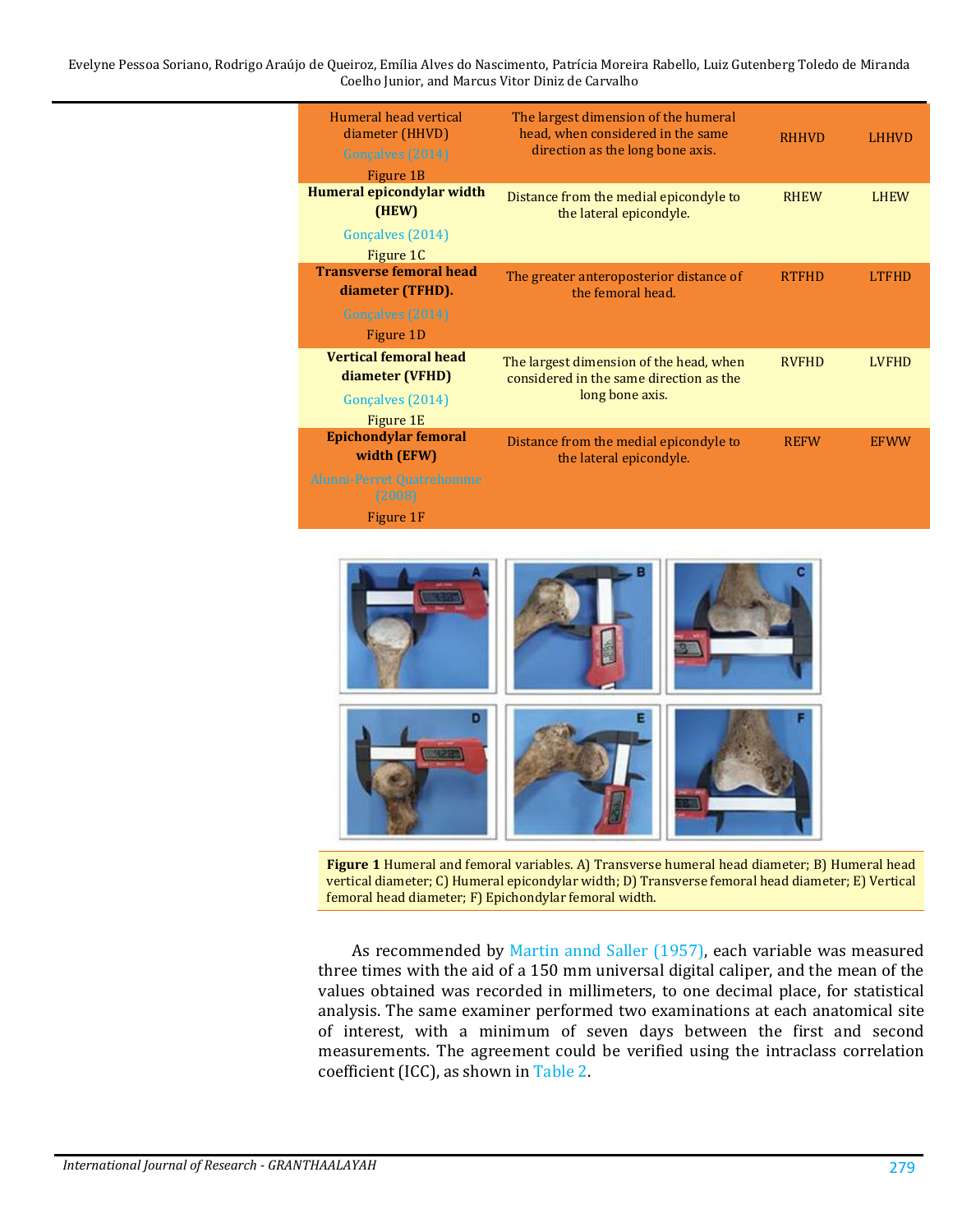<span id="page-3-0"></span>**Table 2 Intraobserver agreement analysis to evaluate the reproducibility of humerus and femur measurements**

| <b>Variables</b> | <b>Intraobserver</b> |                       |                |  |  |  |
|------------------|----------------------|-----------------------|----------------|--|--|--|
|                  | N                    | <b>ICC [95%CI]</b>    | <b>P-value</b> |  |  |  |
| <b>THHD</b>      | 10                   | 0.999 [0.996-1.000]   | < 0.001        |  |  |  |
| <b>HHVD</b>      | 10                   | 0.999 [0.994-1.000]   | < 0.001        |  |  |  |
| <b>HEW</b>       | 10                   | $0.999$ [0.992-1.000] | < 0.001        |  |  |  |
| <b>TFHD</b>      | 10                   | $0.999$ [0.995-1.000] | < 0.001        |  |  |  |
| <b>VFHD</b>      | 10                   | 0.997 [0.986-0.999]   | < 0.001        |  |  |  |
| <b>EFW</b>       | 10                   | $0.999$ [0.998-1.000] | < 0.001        |  |  |  |
|                  |                      |                       |                |  |  |  |

ICC = intraclass correlation coefficient; CI = confidence interval;  $P =$  probability of significance. N = number of individuals evaluated.

### *Data Analysis*

The data collected were analyzed using R software (version 3.6.1, R Foundation for Statistical Computing). The parameters of interest of the humerus and femur, on both sides, were compared between sexes by the t-Student test, after the analysis of normality distribution by Shapiro-Wilk and Kolmogorov-Smirnov tests. Sequentially, quantitative variables were evaluated as an individual (unadjusted analyses) and combined (adjusted analyses) sex estimators.

Multivariate (adjusted) analyses were not possible because when statistical checks were performed with more than one variable of interest, they did not result in predictive models (p>0.05) for all analyses. So, only the individual analyses of each variable were completed and evaluated for predictive power by analyzing the area under the ROC curve (Receiver Operating Characteristic Curve).

Univariate logistic regression was used to analyze the parameters as sex estimators, with the reference category being female sex (Female sex = 0; Male sex = 1). The adequacy of these models was assessed using the deviance parameter and the deviance  $\leq$  reference chi-square analysis and the hit rates (PPV = Positive Predictive Value and NPV = Negative Predictive Value). A significance level of 5% (p = 0.05) was adopted for all analyses.

### **3. RESULTS**

The intraclass correlation index (ICC) values obtained based on measurements of a total of 10 humeri and 10 femurs, on both sides and in equal numbers, ranged from 0.997 to 0.999, indicating excellent intraobserver agreement.

It was observed, in all variables, differences in the means of the measurements between male and female sexes ( $p$ <0.05), with dimensional prevalence in structures of male subjects compared to females. The results of the t-Student test showed that in both sexes, only the DTCU variable showed average dimensional symmetry between sides [\(Table 3\)](#page-3-1).

<span id="page-3-1"></span>**Table 3 Distribution of the values obtained for the measurements in each variable and comparison between female and male sexes**

| Variable     | <b>Sex</b> | Mean <sup>*</sup> | <b>Standard</b><br>deviation | <b>Minimun</b> | <b>Maximun</b> | p-value<br>$***$ |
|--------------|------------|-------------------|------------------------------|----------------|----------------|------------------|
| <b>RTHHD</b> | Female     | 36.33 A           | 2.11                         | 32.4           | 41.6           | < 0.001          |
|              | Male       | $42.68$ G         | 2.19                         | 36.9           | 46.4           |                  |
| <b>HHVDD</b> | Female     | 39.60B            | 2.81                         | 34.4           | 46.6           | $\le 0.001$      |
|              |            |                   |                              |                |                |                  |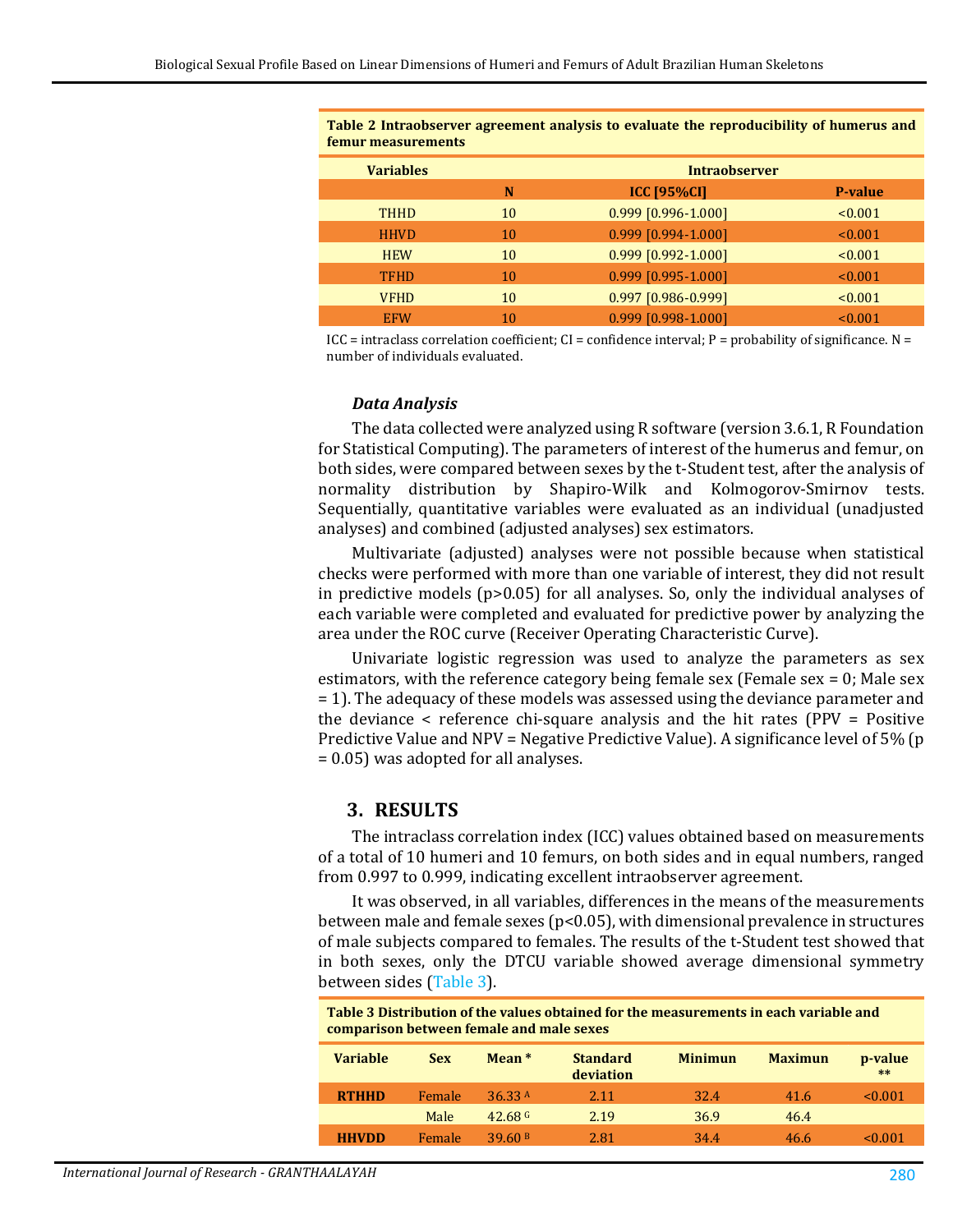Evelyne Pessoa Soriano, Rodrigo Araújo de Queiroz, Emília Alves do Nascimento, Patrícia Moreira Rabello, Luiz Gutenberg Toledo de Miranda Coelho Junior, and Marcus Vitor Diniz de Carvalho

|              | Male   | 46.36H             | 2.45 | 39.4 | 53.8 |         |
|--------------|--------|--------------------|------|------|------|---------|
| <b>HEWD</b>  | Female | 53.78 <sup>c</sup> | 4.03 | 43.4 | 65.2 | < 0.001 |
|              | Male   | 62.301             | 3.56 | 54   | 70.1 |         |
| <b>RTFHD</b> | Female | 39.81 <sup>D</sup> | 2.87 | 33.7 | 45.6 | < 0.001 |
|              | Male   | 45.52 <sub>1</sub> | 2.6  | 39.7 | 51.5 |         |
| <b>RVFHD</b> | Female | 39.80 E            | 2.9  | 33.2 | 45.9 | < 0.001 |
|              | Male   | 45.67 K            | 2.52 | 41.2 | 53.2 |         |
| <b>REFW</b>  | Female | 72.68 F            | 4.2  | 59.3 | 81.2 | < 0.001 |
|              | Male   | 81.64 <sup>L</sup> | 4.41 | 70.4 | 92.6 |         |
| <b>LTHHD</b> | Female | 36.35A             | 2.05 | 31.7 | 43.8 | < 0.001 |
|              | Male   | $42.56$ G          | 2.15 | 35.7 | 48   |         |
| <b>LHHVD</b> | Female | 39.35B             | 2.33 | 34.4 | 47.3 | < 0.001 |
|              | Male   | 45.94 h            | 2.49 | 37.8 | 53.1 |         |
| <b>HEWE</b>  | Female | 53.27 $C$          | 3.46 | 43.9 | 65.3 | < 0.001 |
|              | Male   | 61.63 <sup>i</sup> | 3.83 | 49.8 | 72.5 |         |
| <b>LTFHD</b> | Female | 39.51 $d$          | 2.33 | 34.3 | 47.7 | < 0.001 |
|              | Male   | 45.481             | 2.49 | 37.9 | 54.1 |         |
| <b>LVFHD</b> | Female | 39.84 <sup>e</sup> | 2.39 | 34.6 | 47.9 | < 0.001 |
|              | Male   | 45.87K             | 2.49 | 37.8 | 54.1 |         |
| <b>EFWW</b>  | Female | 72.25 F            | 3.89 | 59.8 | 86.3 | < 0.001 |
|              | Male   | 81.54              | 4.05 | 70.6 | 91.8 |         |

\*Student's t-test. Equal letters of different sizes indicate a statistical difference between right and left side measurements within the same sex. \*\* Significance level = 5%

All individual quantitative variables were predictive of sex, resulting in hits that ranged from 92.9% to 97.5%, and all univariate models were considered adequate for classification from the deviance < reference chi-square check [\(Table](#page-4-0)  [4\)](#page-4-0). Based on these parameters, cutoff points were determined for the measures of the variables and the probabilities generated by equations of each model [\(Table 5\)](#page-5-0). Thus, values equal to or above the cutoff point classify the individual as male, and below, they classify the individuals as female.The accuracy ranged from 94.3% (HEWE) to 96.9% (LTHHD) in humerus and from 95.0% (EFWW) to 95.6% (LTFHD) in femur for the left side. For the right side, the respective accuracy rates were 93.8% (HEWD) to 97.5% (RTHHD) in the humerus and 92.9% (RTFHD) to 94.4% (RVFHD) in the femur. The transverse diameter of the right humeral head was the most dimorphic measurement in this population.

<span id="page-4-0"></span>

| Table 4 Results for the prediction of sex from the variables of interest |               |                     |                           |                 |                      |  |  |
|--------------------------------------------------------------------------|---------------|---------------------|---------------------------|-----------------|----------------------|--|--|
| <b>Variable</b>                                                          | <b>Cutoff</b> | Cutoff <sub>m</sub> | <b>AUC (IC95%)</b>        | <b>Deviance</b> | <b>Q-Q</b> reference |  |  |
|                                                                          | p             |                     |                           |                 |                      |  |  |
| <b>RTHHD</b>                                                             | 0.441         | 39.30               | 97,50% (97,09 -<br>97,91) | 37.73           | 112.02               |  |  |
| <b>HHVDD</b>                                                             | 0.701         | 44.40               | 95.58% (95.27 -<br>95.89) | 51.40           | 125.45               |  |  |
| <b>HEWD</b>                                                              | 0.322         | 57.06               | 93.80% (93.63 -<br>93.97) | 69.01           | 134.36               |  |  |
| <b>RTFHD</b>                                                             | 0.552         | 42.93               | 92.90% (92.59 -<br>93.21) | 58.72           | 109.77               |  |  |
| <b>RVFHD</b>                                                             | 0.336         | 41.89               | 94.40% (94.03 -<br>94.77) | 54.08           | 110.89               |  |  |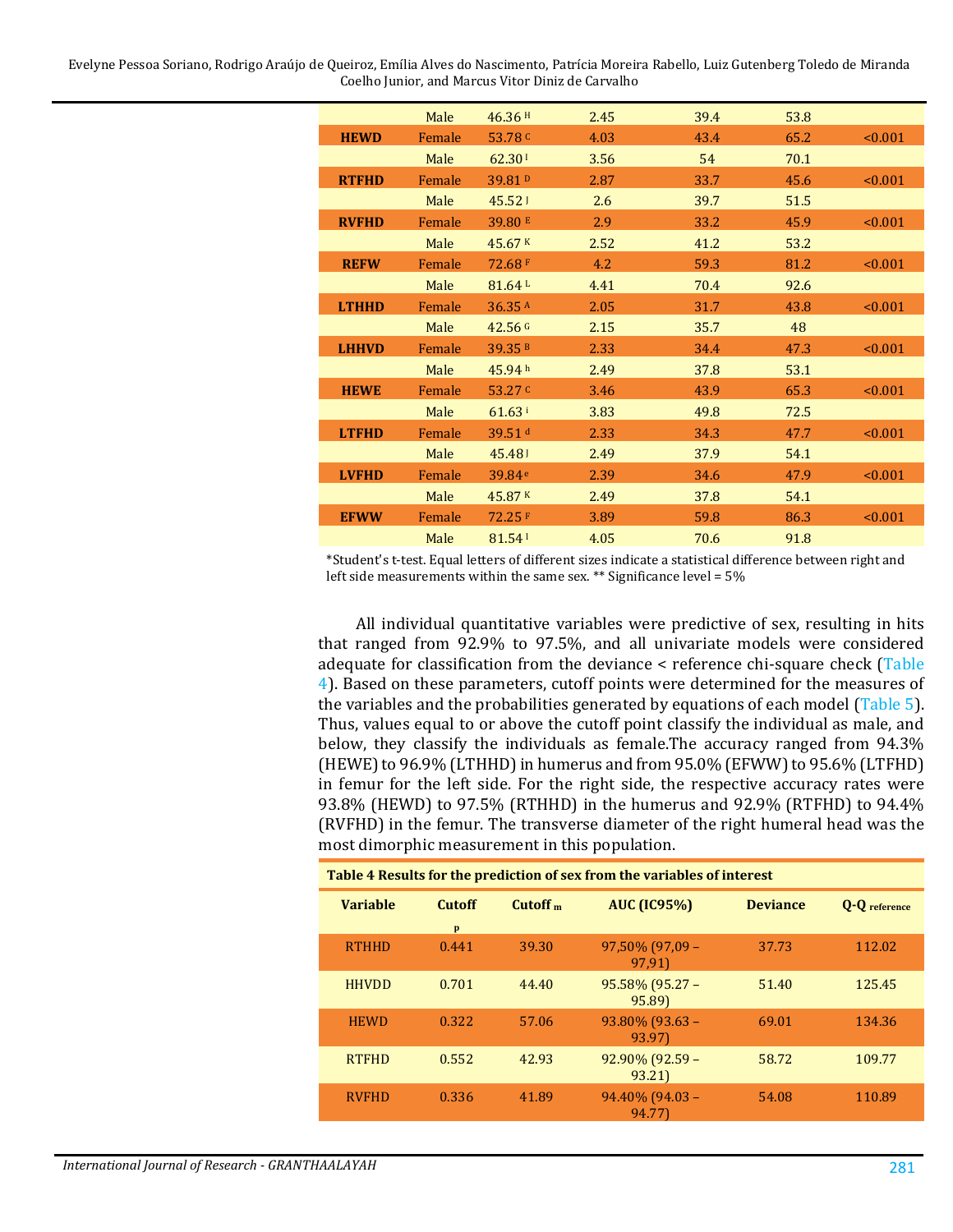| <b>REFW</b>  | 0.418 | 76.66 | $93.10\%$ (92.91 -<br>93.29) | 61.54  | 118.75 |
|--------------|-------|-------|------------------------------|--------|--------|
| <b>LTHHD</b> | 0.465 | 38.94 | 96.90% (96.65 -<br>97.15     | 110.02 | 303.96 |
| <b>LHHVD</b> | 0.620 | 42.87 | $96.30\%$ (96.11 -<br>96.49) | 142.36 | 345.66 |
| <b>HEWE</b>  | 0.587 | 57.74 | $94.30\%$ (94.21 -<br>94.39) | 213.63 | 396.75 |
| <b>LTFHD</b> | 0.493 | 42.73 | 95.60% (95.41 -<br>95.79)    | 148.52 | 321.09 |
| <b>LVFHD</b> | 0.508 | 43.20 | $95.50\%$ (95.31 -<br>95.69) | 153.27 | 326.44 |
| <b>EFWW</b>  | 0.581 | 78.06 | 95.00% (94.89 -<br>95.11     | 169.41 | 339.26 |

Logistic regression. cutoff=cut-off point of the value of the variable of interest.  $p =$  probability.  $m =$ measurement in millimeters. AUC = Area Under Curve. CI95% = Confidence Interval 95%. Deviance = deviance function. Q-Q = Reference Chi-square. Deviance<Reference chi-square = adequate model for prediction. Significance level = 5%.

#### <span id="page-5-0"></span>**Table 5 Equations for estimating the probabilities in predicting sex from each of the variables of interest**

| <b>Variable</b> | <b>Prediction Equations</b>                           |
|-----------------|-------------------------------------------------------|
| <b>RTHHD</b>    | $P$ (male) = $1/1+e$ - (-41.51+1.05*RTHHD)            |
| <b>HHVDD</b>    | $P_{(male)} = 1/1 + e - (-36.89 + 0.86*HHVDD)$        |
| <b>HEWD</b>     | P (male) = $1/1+e-(-30.42+0.52*HEWD)$                 |
| <b>RTFHD</b>    | $P_{(male)} = 1/1 + e - (-32.85 + 0.77*RTFHD)$        |
| <b>RVFHD</b>    | $P_{\text{(male)}} = 1/1 + e - (-37.97 + 0.89*RVFHD)$ |
| <b>REFW</b>     | $P$ (male) = $1/1+e$ - (-39.43+0.51*REFW)             |
| <b>LTHHD</b>    | $P$ (male) = $1/1+e$ - (-41.81+1.07*LTHHD)            |
| <b>LHHVD</b>    | $P$ (male) = $1/1+e$ - (-38.53+0.91*LHHVD)            |
| <b>HEWE</b>     | $P$ (male) = $1/1+e$ - (-33.14+0.58*HEWE)             |
| <b>LTFHD</b>    | P (male) = $1/1+e-(-39.77+0.94*LTFHD)$                |
| <b>LVFHD</b>    | $P$ (male) = $1/1+e$ - (-39.28+0.91*LVFHD)            |
| <b>EFWW</b>     | P (male) = $1/1+e-(-44.17+0.57*EFWW)$                 |

e = Euler's constant (2.7182)

The test's discriminant power was evaluated using positive and negative predictive values from the cutoff points' parameters. Thus, for the positive predictive value (PPV), related to sensitivity, males (category 1) were the outcome variable and had the assertiveness varying from 84.89% to 94.87% in the humerus and 81.59% to 98.0% in the femur. On the other hand, the negative predictive value (NPV), related to specificity, has female sex (category 0) as the outcome variable and had an accuracy rate ranging from 83.33% to 93.7% in the humerus and 77.5% to 93.43% in the femur [\(Table 6\)](#page-5-1).

<span id="page-5-1"></span>**Table 6 Distribution of subjects' ratings and hit rates from the generated cutoff points and comparison with the actual ratings**

| <b>Estimated</b><br><b>Classification</b> | <b>Actual</b><br><b>Classification</b> |      | <b>Predictive</b><br>values $(\%)$ |            |
|-------------------------------------------|----------------------------------------|------|------------------------------------|------------|
|                                           | Female                                 | Male | <b>PPV</b>                         | <b>NPV</b> |
| Female                                    | 38                                     | 4    | 92.00%                             | 92.68%     |
| Male                                      | 3                                      | 46   |                                    |            |
| Female                                    | 42                                     | 10   | 82.75%                             | 93.33%     |
|                                           |                                        |      |                                    |            |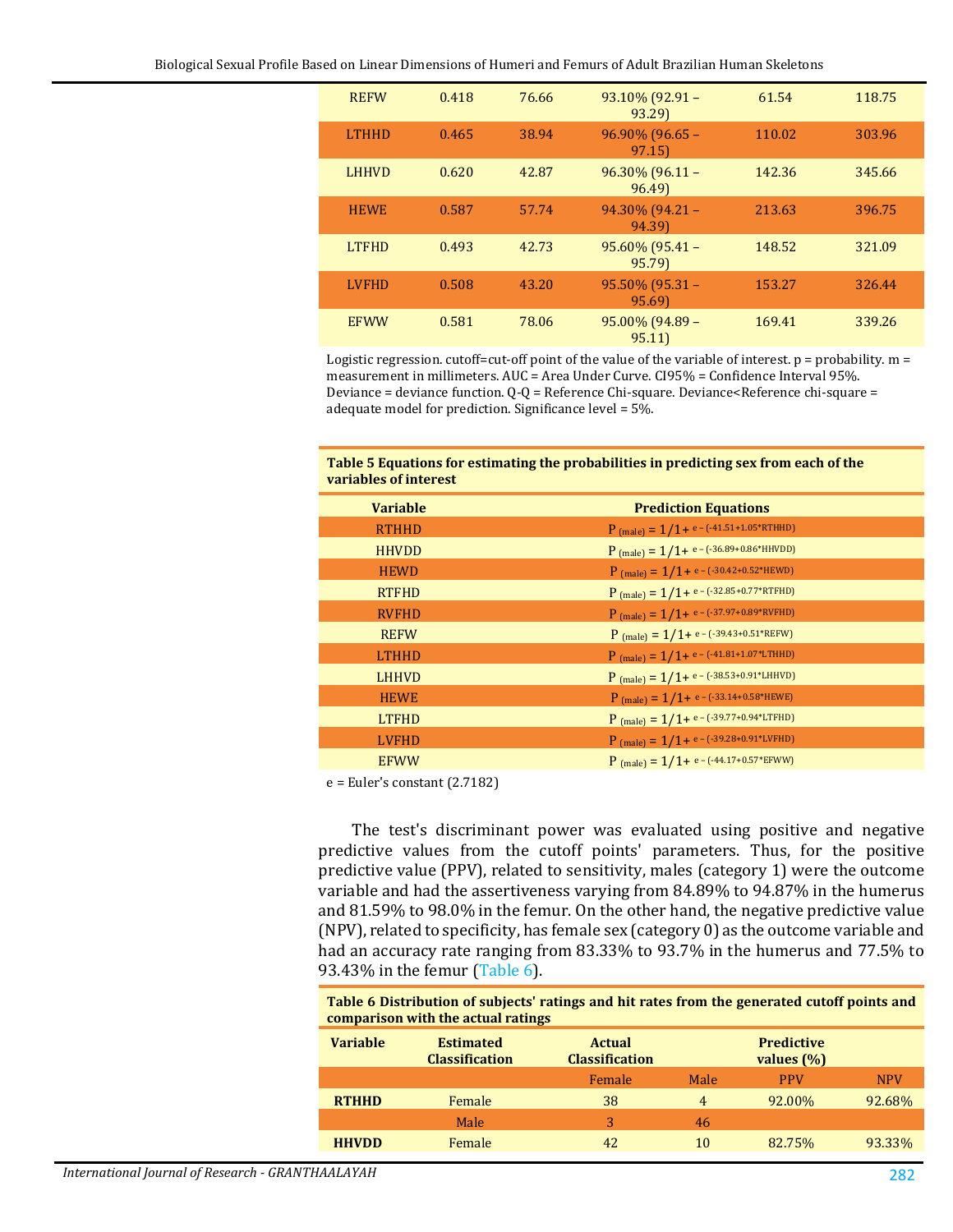Evelyne Pessoa Soriano, Rodrigo Araújo de Queiroz, Emília Alves do Nascimento, Patrícia Moreira Rabello, Luiz Gutenberg Toledo de Miranda Coelho Junior, and Marcus Vitor Diniz de Carvalho

|              | Male   | 3              | 48           |        |        |
|--------------|--------|----------------|--------------|--------|--------|
| <b>HEWD</b>  | Female | 40             | 6            | 90.75% | 83.33% |
|              | Male   | 8              | 57           |        |        |
| <b>RTFHD</b> | Female | 34             | 9            | 82.00% | 87.17% |
|              | Male   | 5              | 41           |        |        |
| <b>RVFHD</b> | Female | 31             | $\mathbf{1}$ | 98.00% | 77.50% |
|              | Male   | 9              | 49           |        |        |
| <b>REFW</b>  | Female | 32             | 8            | 86.20% | 82.05% |
|              | Male   | $\overline{7}$ | 50           |        |        |
| <b>LTHHD</b> | Female | 102            | 8            | 94.87% | 91.89% |
|              | Male   | 9              | 148          |        |        |
| <b>LHHVD</b> | Female | 119            | 15           | 91.62% | 93.70% |
|              | Male   | 8              | 164          |        |        |
| <b>HEWE</b>  | Female | 146            | 29           | 84.89% | 90.12% |
|              | Male   | 16             | 163          |        |        |
| <b>LTFHD</b> | Female | 120            | 17           | 88.81% | 91.60% |
|              | Male   | 11             | 135          |        |        |
| <b>LVFHD</b> | Female | 123            | 17           | 88.74% | 89.78% |
|              | Male   | 14             | 134          |        |        |
| <b>EFWW</b>  | Female | 128            | 30           | 81.59% | 93.43% |
|              | Male   | 9              | 133          |        |        |

PPV=positive predictive value. NPV=negative predictive value

# **4. DISCUSSIONS**

The presence of measurable structures of interest in 93.9% of the sample is expected, due to the robustness and consequent tendency to structural preservation of long bones, such as humerus and femur. Moreover, long bones meet the requirement of the practicality of identification methods, both by the ease of sorting these bone structures among the others and by the simplified process of obtaining measurements on the structures of interest [Carvallo and Retamal \(2020\).](#page-10-4)

As in other studies, the logistic investigation showed that the mean measurements of the males' variables are higher than those of females, which allows us to infer that there is dimensional dimorphism in the anatomical structures investigated. The reasons for this discrepancy are genetic, labor, hormonal, and muscle mass particularities between men and women [Steyn and Isçan \(1997\),](#page-13-5) [Rauch et al. \(2004\),](#page-12-7) [Frutos \(2005\),](#page-11-3) [Forriol and Shapiro \(2005\),](#page-11-4) [Rauch \(2005\),](#page-12-8) [Alunni-Perret et al. \(2008\),](#page-10-7) [Kranioti and Michalodimitrakis \(2009\),](#page-11-5) [Soni et al.](#page-13-1)  [\(2013\),](#page-13-1) [Ogedengbe et al. \(2017\),](#page-12-1) [Carvallo and Retamal \(2020\),](#page-10-4) [Chatterjee et al.](#page-10-8)  [\(2020\).](#page-10-8)

The statistically significant predictive models produced in this research are exclusively univariable. Therefore, it is possible to gather decisions regarding sex from each of the possible individual variables, but gathering more than one of them in a single model does not generate assertive decisions. Thus, the utility of these regressions as sex classifiers is enhanced since even in situations with few viable structures, the presence of only one measurable bone fraction can allow sex estimation. Similarly, [Cuzzullin et al. \(2020\)](#page-11-6) observed that their best predictive indices were obtained when using isolated variables.

The cutoff points established for the measurements of all variables and the probabilistic results of the algorithms allow the diagnosis of sex with a high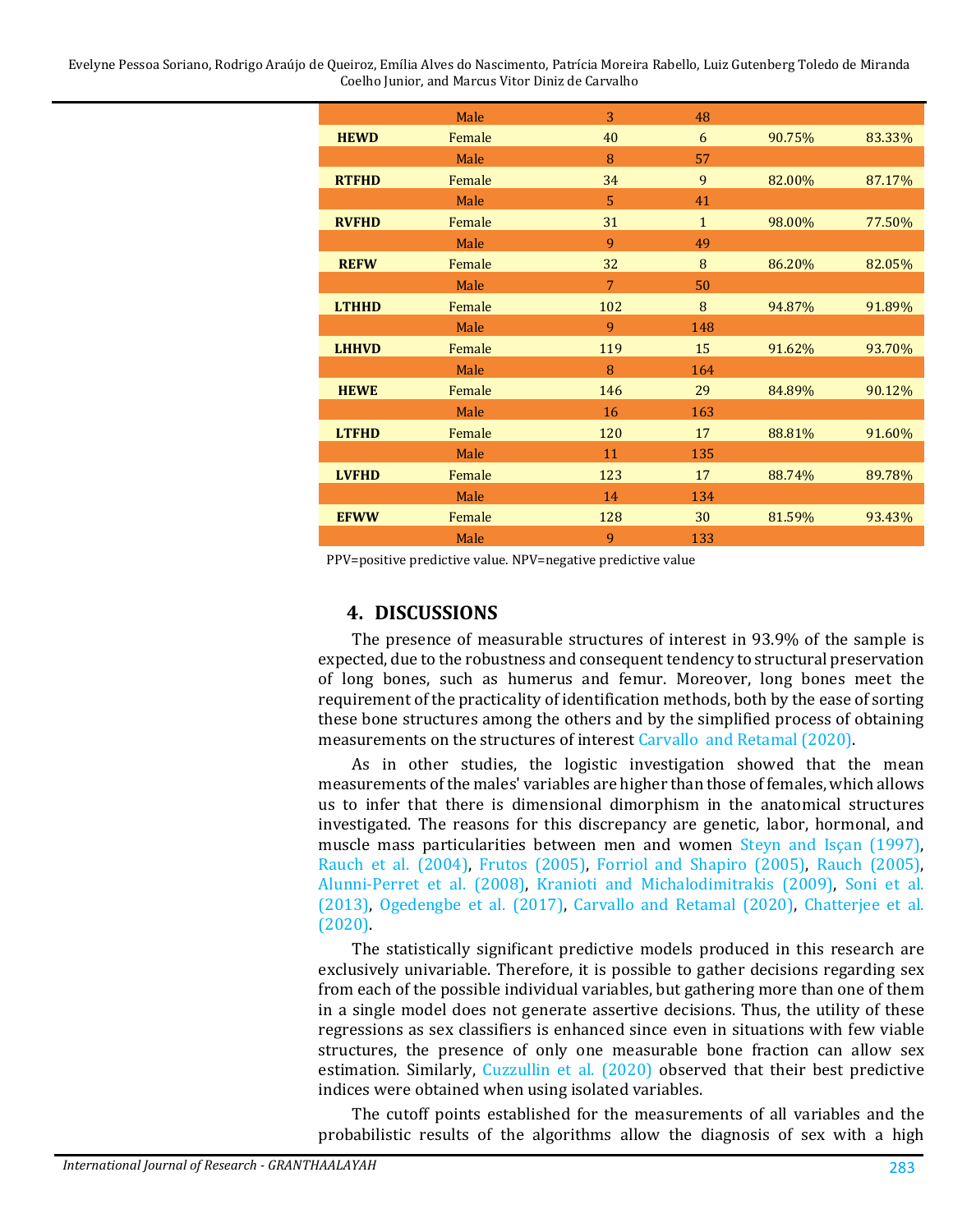possibility of accuracy. The reliability of the models is reinforced by the results achieved for the positive and negative predictive values, which indicate the satisfactory sensitivity and specificity of the logistic regressions produced. In this study, the most dimorphic measure was RTHHD, and the least predictive was RTFHD.

The assertiveness of all logistic regressions in the present study is in accordance with the observations of [Spradley and Jantz \(2011\)](#page-13-4) regarding the discriminative superiority of models generated from long bones concerning the predictive capacity of models obtained from cranial structures. It is inferred, therefore, that the long bones of this sample have more evident sexual metric particularities than the skull bones whose use in sexual diagnosis was once reputed to be more reliable [Soni et al. \(2013\),](#page-13-1) so that, in the absence of the pelvis, humerus, and femur are configured as preferable alternatives to the skull.

The statistical investigation of both sides of the humerus and femur showed significant metric asymmetry between the HHVD, HEW, TFHD, VFHD, and EFW dimensions. This dimensional difference may result from a more significant imposition of mechanical forces applied to the bones on one side since most of the population is right-handed [Papadatou-Pastou et al. \(2019\),](#page-12-9) and these stresses may increase bone growth, mass, and geometry [Rauch et al. \(2004\),](#page-12-7) [Forriol and Shapiro](#page-11-4)  [\(2005\),](#page-11-4) [Rauch \(2005\),](#page-12-8) [Zymbal et al. \(2017\).](#page-13-6)

[Duckworth \(1919\)](#page-11-7) recommended that only the height of the acromion and greater trochanter concerning the ground be measured bilaterally, and the others, preferably on the left side. Therefore, comparing results with those of other studies will be based only on the indicated side. However, future research could standardize bilateral measurements in even structures for methodological validation in all available bones due to the global prevalence of right-handed individual[s Papadatou-](#page-12-9)[Pastou et al. \(2019\)](#page-12-9) and the specificity of metric methods [Coma \(1999\),](#page-11-8) [Gonçalves](#page-11-2)  [\(2014\),](#page-11-2) [Siddiqi and Norrish \(2018\).](#page-12-5)

Studying the transverse diameter of the humeral head (CTHD) of 82 Portuguese individuals, [Gonçalves \(2014\)](#page-11-2) obtained an accuracy rate of 85.7%, a result similar to that obtained for the Colombians [Moore et al. \(2016\),](#page-12-10) which was 86.0%. [Zapico](#page-13-2)  [and Adserias-Garriga \(2021\)](#page-13-2) developed statistical models in the European and Latin American samples with 83.0% and 73.0% accuracy, respectively. However, better metric dimorphisms were obtained in Indians [Reddy and Doshi \(2017\),](#page-12-11) whose predictions were assertive between 97.0% and 84.0% for males and females, respectively, and by [Fowller and Hughes \(2018\),](#page-11-9) with accuracy rates of 94.54% in the Guatemalan population.

Based on the humeral head vertical diameter (HHVD), accuracy rates in sex diagnosis of 88.4% and 89.9% were observed for the Portuguese [Gonçalves \(2014\)](#page-11-2) and Greek [Kranioti and Michalodimitrakis \(2009\),](#page-11-5) samples, respectively. The white South African population [Ogedengbe et al. \(2017\)](#page-12-1) had a lower hit rate of 82.5% of European ancestry. The North American sample from the 19th and 2040 centuries generated algorithms with 93.7% and 96% accuracy for females and males, respectively, and the Central American population [Frutos \(2005\)](#page-11-3) produced a discriminant function with 95.5% accuracy for both sexes.

The epicondylar width of the humerus (HEW) was considered statistically insignificant in the Colombian population [Moore et al. \(2016\),](#page-12-10) in contrast to the present analysis findings. This variable produced correct sex classification of 85.7% and 85.1% in European populations, respectively for Portuguese [Gonçalves \(2014\)](#page-11-2) and Cretans (Kranioti and Michalodimitrakis, 2009), and 87% in the samples studied b[y Zapico and Adserias-Garriga \(2021\).](#page-13-2) [Boldsen et al. \(2015\)](#page-10-9) showed metric sexual dimorphism with an accuracy of 94.0 for females and 93.1% for males. In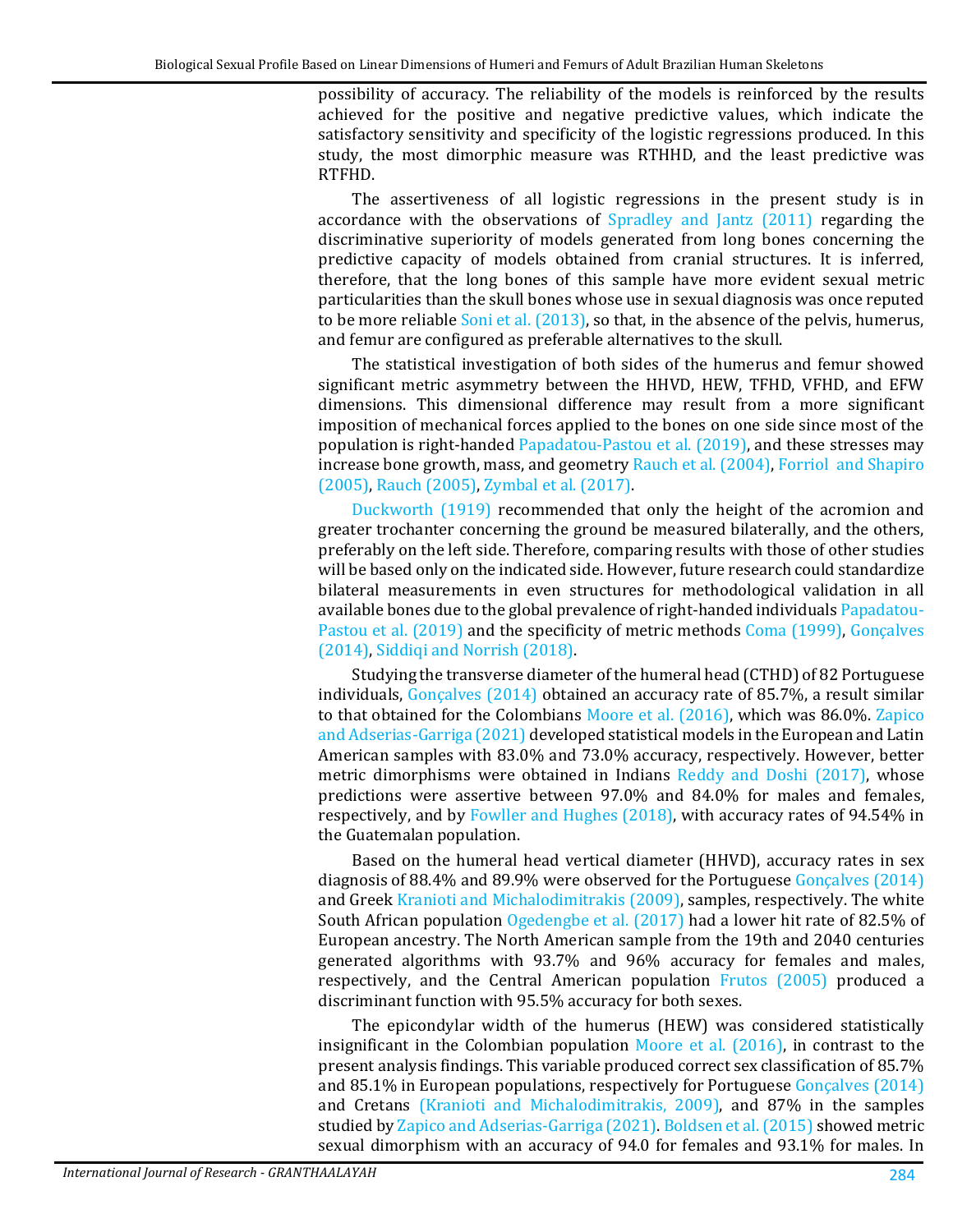Latin American [Zapico and Adserias-Garriga \(2021\)](#page-13-2) and Central American [Frutos](#page-11-3)  [\(2005\)](#page-11-3) populations, the probability of correct diagnosis was 80.0% and 91.1%, respectively.

The metric sexual dimorphism of the transverse femoral head diameter (TFHD) of Portuguese specimens [Gonçalves \(2014\)](#page-11-2) allowed the development of a discriminant function with an accuracy of 81.6%. Using the same method, the Chinese sample [Isçan and Shihai \(1995\)](#page-11-10) presented an accuracy rate of 83.1%. The Colombian [Moore et al. \(2016\)](#page-12-10) and Dutch [Colman et al. \(2018\)](#page-11-11) populations presented 80.8% and 86.0% assertiveness, respectively.

The vertical femoral head diameter (VFHD), on the other hand, produced in the Indian population [Soni et al. \(2013\)](#page-13-1) a hit rate of only 72.5% in Male's femurs and 85% in Females. For this variable, [Gonçalves \(2014\)](#page-11-2) correctly classified the sex in 82.9% of the cases, and [Colman et al. \(2018\)](#page-11-11) obtained a 90% assertiveness rate for the same task in the Dutch population.

Althoug[h Soni et al. \(2013\)](#page-13-1) did not obtain statistically significant results for sex diagnosis based on epicondylar femoral width (EFW), other investigations have been successful in this same mission. In the Nepalese population [Singh et al. \(2016\),](#page-13-7) only 68% of the bones were correctly classified, making it inadvisable to use this variable alone for sex diagnosis in that sample. [Moore et al. \(2016\)](#page-12-10) observed that EFW was the most sexually characteristic femoral measurement in their specimens with 82.9%. A higher assertiveness of 94.9% and 95.4% were obtained from Chinese [Isçan and Shihai \(1995\)](#page-11-10) and Frenc[h Alunni-Perret et al. \(2008\)](#page-10-7) femurs, respectively. A comparison of the assertiveness rates for estimating the sex of each variable in this research with their counterpart measures in the cited studies shows that the highest hit rates were obtained in the algorithms produced based on the present samples of Northeastern Brazilians.

[Carvallo and Retamal \(2020\)](#page-10-4) stated that the femur has evolutionary advantages in expressing sexual characteristics over the other long bones. For [Albanese et al.](#page-10-10)  [\(2008\),](#page-10-10) this sexual dimorphism results from the relationship between the proximal epiphysis (femoral head) and the pelvis. However, in this study, all femoral variables showed similar probabilistic accuracy, suggesting no sexual dimorphism between the extremities. Moreover, contrary to the cited authors, we observed a higher probability of correct sex classification when made using humeral variables in our sample.

A practical contribution of the metric methods of sex diagnosis for forensic anthropology is establishing cutoff points based on measurements. In this study, the cutoff points were established for each variable in millimeters, from which a bone is classified as a male and below which it is estimated as a female. Despite the practicality of this information, the literature has been scarce for this parameter, usually presenting the cut points of each variable employing statistical functions or relations, whose interpretation and calculation are more complex.

The DTCU of European populations shows values for the section points from 39.3820 to 42.04511 millimeters. In Latin American populations, it ranged from 38.7311 to 42.9537 millimeters. In this study, a section points of 38.94 mm closer to the value found in the Latin American sampl[e Zapico and Adserias-Garriga \(2021\)](#page-13-2) was found. The HHVD of the Portuguese population [Gonçalves \(2014\)](#page-11-2) had a section point of 42.36 mm, which is a smaller dimensional reference than that obtained in this northeastern Brazilian sample, whose value was 42.87 mm. The HEW cutoff point for the Portuguese population [Gonçalves \(2014\)](#page-11-2) was 56.63 millimeters, and for the Europeans studied by [Zapico and Adserias-Garriga \(2021\),](#page-13-2) a lower value of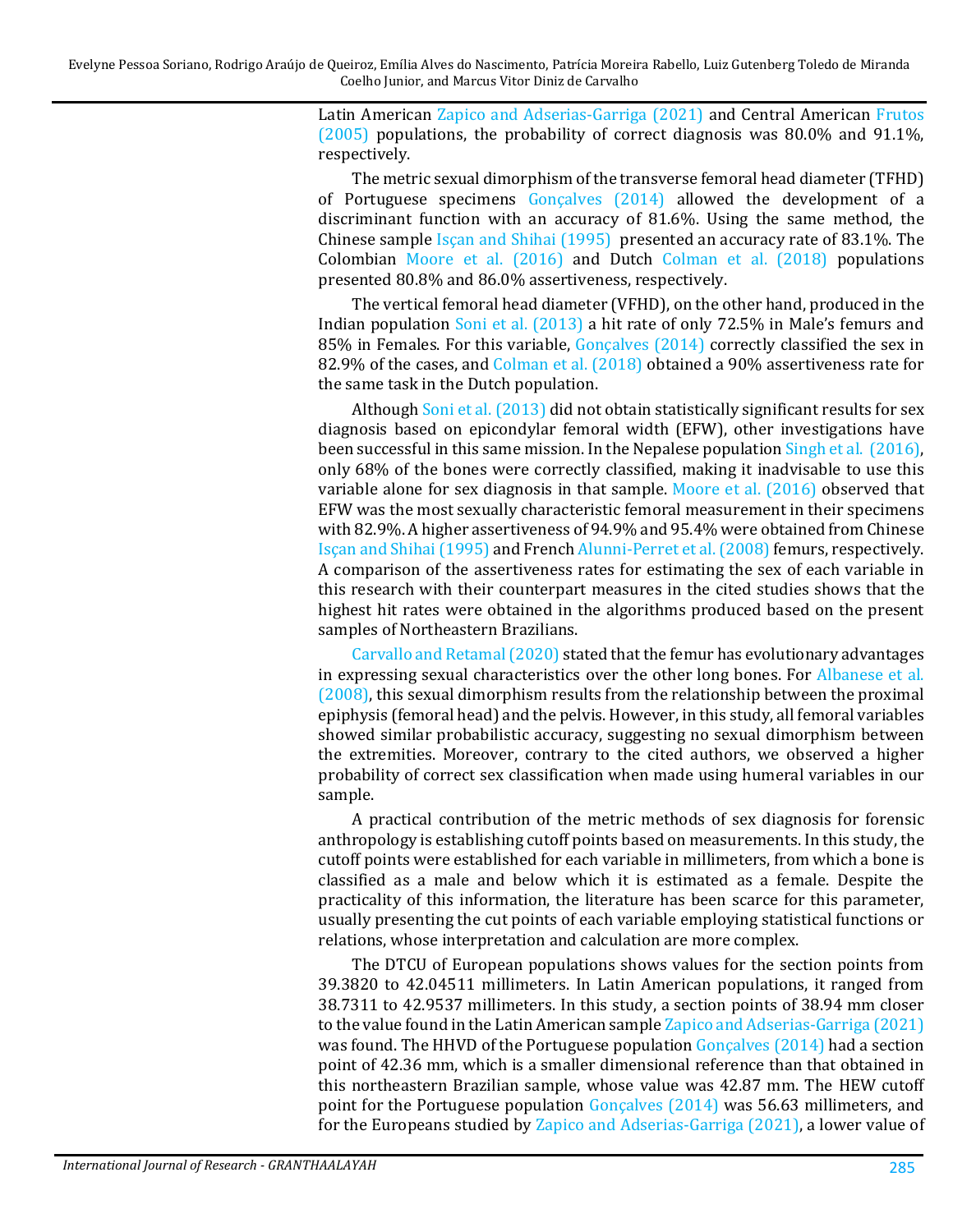42.19 millimeters. In this investigation, this variable presented the cutoff point at 57.74 millimeters.

This variability in the dimensional values of the cutoff points highlights the population specificity of the metric methods for sex diagnosis since the measurements of bone structures can be influenced due to geographic and temporal aspects, different social and nutritional customs, and degrees of physical demands [Coma \(1999\),](#page-11-8) [Vick \(2005\),](#page-13-8) [Frutos \(2005\),](#page-11-3) [Stulp and Barrett \(2016\),](#page-13-9) [Siddiqi and](#page-12-5)  [Norrish \(2018\),](#page-12-5) [Colman et al. \(2018\),](#page-11-11) [Maass and Friedling \(2018\),](#page-11-12) [Musilová et al.](#page-12-12)  [\(2019\).](#page-12-12) Ancestry can also interfere in sex diagnosis, with metric similarities being registered in populations of the same ancestr[y Boldsen et al. \(2015\),](#page-10-9) an increase in assertiveness with the inclusion of this variable [Maass and Friedling \(2018\),](#page-11-12) in addition to the relationship of bone length and thickness and robustness with characteristics specific to European and African descendants [Spradley and Jantz](#page-13-4)  [\(2011\),](#page-13-4) [Colman et al. \(2018\).](#page-11-11) Therefore, standardized formulas and regressions should not be carried from one population to another [Alunni-Perret et al. \(2008\),](#page-10-7) under penalty of invalidating the results [Frutos \(2005\).](#page-11-3)

In Brazilian research, [Galvão and Vitoria \(1996\)](#page-11-13) developed a multivariate predictive model for sex based on the HHVD and VFHD variables, with accuracy rates ranging from 94% to 96.2% for northeastern females and males, respectively. [Cuzzullin et al. \(2020\)](#page-11-6) studied femurs of contemporary Brazilians from the Southeast and obtained lower accuracy rates, ranging from 81.5% to 84.5%, for variables similar to the present study. In this case, the apparent decrease in dimorphism present cannot be attributed to chronological factors since Galvão and [Vitoria \(1996\)](#page-11-13) did not characterize their sample in these terms, but only geographically.

All the variables investigated in our sample showed a degree of sexual differentiation higher than a Brazilian sample from the Southeast [Cuzzullin et al.](#page-11-6)  [\(2020\).](#page-11-6) They were similar to the Northeastern sample previously studied [Galvão](#page-11-13)  [and Vitoria \(1996\),](#page-11-13) even considering that the latter used multivariate analysis.

Moreover, the measurement of the section points found in the present analysis for femurs showed a higher value when compared to the results of [Cuzzullin et al.](#page-11-6)  [\(2020\).](#page-11-6) [Galvão and Vitoria \(1996\)](#page-11-13) reported only the RVFHD cutoff point of 42.8 millimeters, whose result is close to the 43.2 millimeters found in the homologous variable of this study. These findings ratify the linkage of the somatometric sex estimates to the sample studied.

### **5. CONCLUSIONS**

The results obtained in this research allow us to infer a pronounced metric dimorphism in the sample studied, and all algorithms generated for sexual diagnosis presented hit rates similar to the highest hits found in other studies. Furthermore, the assertiveness of the logistic regressions produced on each variable isolated from humerus and femur is higher than that obtained using skulls, establishing these long bones as the structures of the first choice for sex diagnosis in the absence of the pelvis. However, considering the specificity of the methodologies of metric sex diagnosis and their accuracy linked to the populations studied and, in addition, the influence of factors such as ancestry and the recognized Brazilian miscegenation, nutrition, historical period, geography, and culture, it is suggested that the assertiveness of the algorithms produced in this study be checked in homologous measurements of other specimens available in Brazil.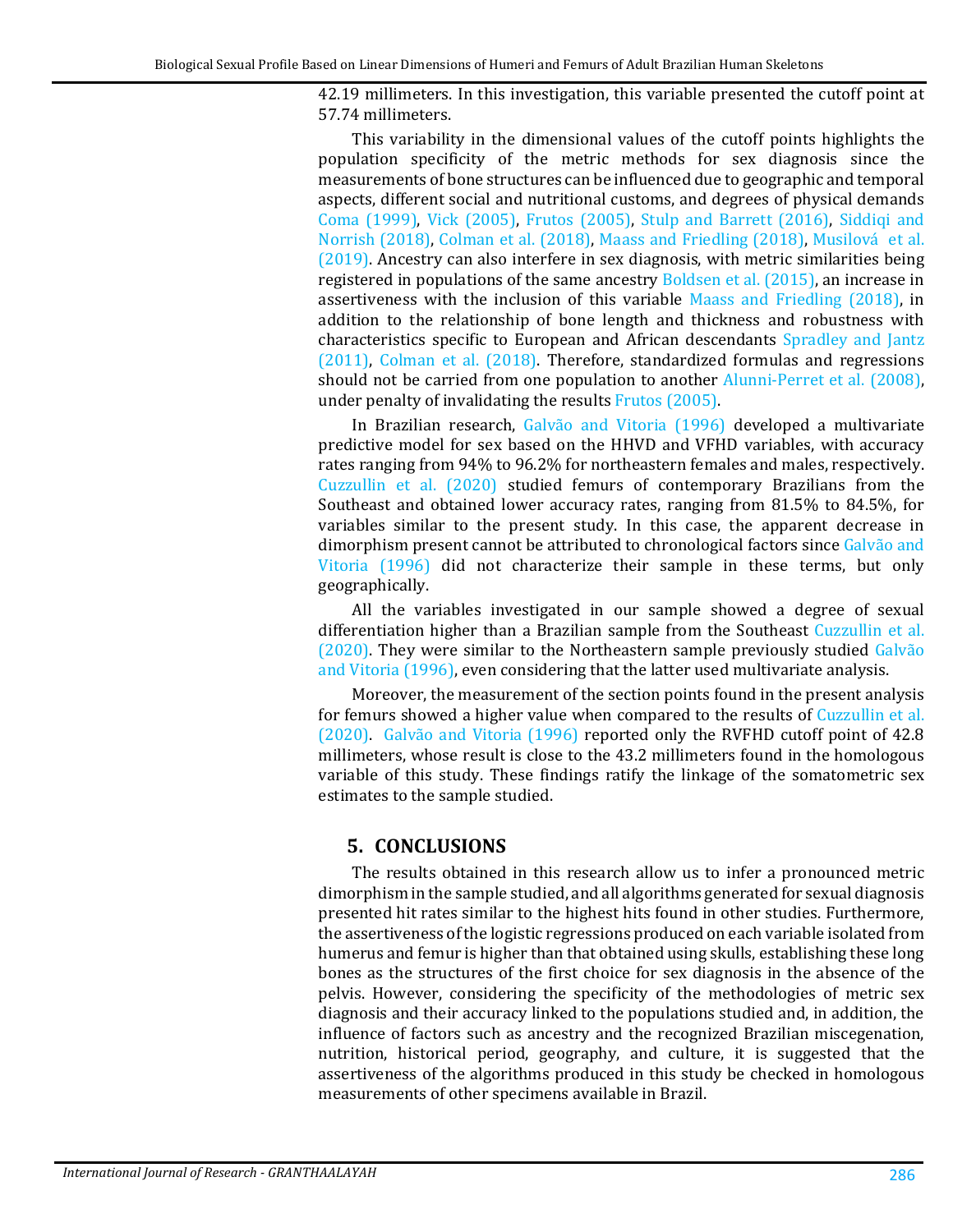# **6. CONFLICT OF INTEREST**

The authors declare that there are no conflicts of interest.

### **REFERENCES**

- <span id="page-10-10"></span>Albanese J, Eklics G, Tuck A.(2008) A metric method for sex determination using the proximal femur and fragmentary hipbone. J Forensic Sci;53:1283-8. Retrieved from <https://doi.org/10.1111/j.1556-4029.2008.00855.x>
- <span id="page-10-7"></span>Alunni-Perret V, Staccini P, Quatrehomme G. (2008) Sex determination from the distal part of the femur in a French contemporary population. Forensic Sci Int;175:113-7. <https://doi.org/10.1016/j.forsciint.2007.05.018>
- <span id="page-10-1"></span>Arbenz GO. (1988) Legal Medicine and Forensic Anthropology, São Paulo: Livraria Atheneu, , 562p.
- <span id="page-10-9"></span>Boldsen JL, Milner GR, Boldsen SK. (2015) Sex estimation from modern American humeri and femora, accounting for sample variance structure. Am J Phys<br>Anthropol:158:745-50. Retrieved from Anthropol;158:745-50. <https://doi.org/10.1002/ajpa.22812>
- <span id="page-10-2"></span>Brůžek J, Santos F, Dutailly B, Murail P, Cunha E. (2017) Validation and reliability of the sex estimation of the human os coxae using freely available DSP2 software for bioarchaeology and forensic anthropology. Am J Phys Anthropol;164:440-9. Retrieved from <https://doi.org/10.1002/ajpa.23282>
- <span id="page-10-6"></span>Buikstra JE, Ubelaker DH. (1995) Standards for data collection from human skeletal remains, Edited by Jane E. Buikstra and Douglas H. Ubelaker, 272 pp. Fayetteville: Arkansas Archeological Survey Research Series No. 44, 1994. Am J Human Biol;7:672-672. Retrieved from <https://doi.org/10.1002/ajhb.1310070519>
- <span id="page-10-0"></span>Canãdas EV, Gonzalo JC. (2021) Identificación en el sujeto vivo. In: Calabuig, G. Medicina Legal y
- <span id="page-10-5"></span>Carvalho MVD, Lira VF, Nascimento EA, Kobayashi SBT, Araújo LF, Almeida AC, Petraki GGP, Cunha E, Soriano EP. (2020) New acquisitions of a contemporary Brazilian Identified Skeletal Collection. Forensic Sci Int: Reports; 2:100050. <https://doi.org/10.1016/j.fsir.2019.100050>
- <span id="page-10-4"></span>Carvallo D, Retamal R. (2020) Sex estimation using the proximal end of the femur on a modern Chilean sample. Forensic Sci Int Reports ;2 :100077. Retrieved from <https://doi.org/10.1016/j.fsir.2020.100077>
- <span id="page-10-8"></span>Chatterjee PM, Krishan K, Singh RK, Kanchan Tanuj. (2020) Sex estimation from the femur using discriminant function analysis in a Central Indian population.<br>
Med Sci Law :60 :112-21. Retrieved from Med Sci Law ;60 :112-21. Retrieved from <https://doi.org/10.1177/0025802419900576>
- <span id="page-10-3"></span>Chiba F, Makino Y, Torimitsu S, Motomura A, Inokuchi G, Ishii N, Hoshioka Y, Abe H, Yamaguchi R, Sakuma A, Nagasawa S, Saito H, Yajima D, Fukui Y, Iwase H. (2018) Sex estimation based on femoral measurements using multidetector computed tomography in cadavers in modern Japan. Forensic Sci Int;292:262.e1-262.e6. <https://doi.org/10.1016/j.forsciint.2018.09.027>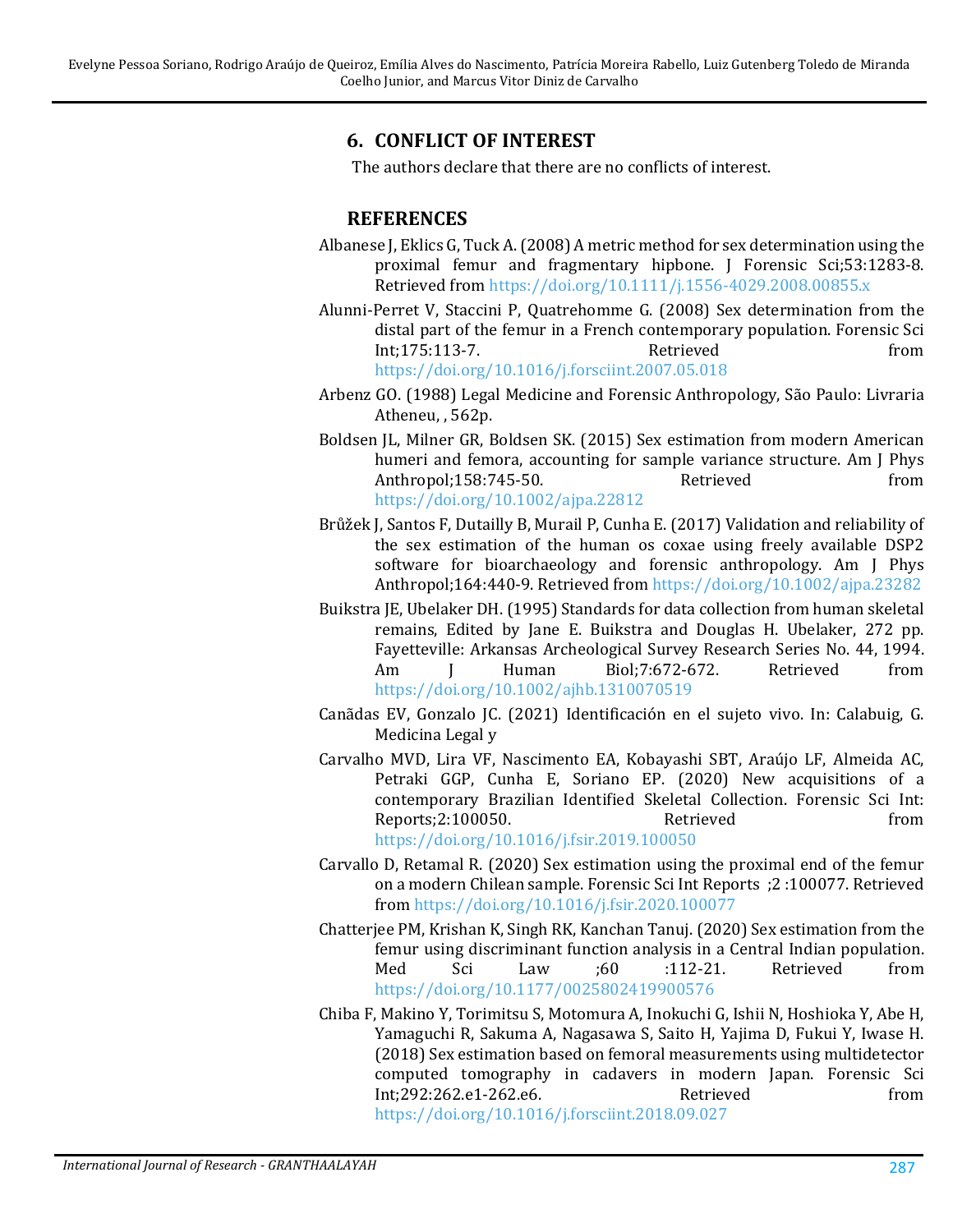- <span id="page-11-11"></span>Colman K, Janssen MCL, Stull KE, van Rijn RR, Oostra RJ, de Boer HH, van der Merwe AE. (2018) Dutch population specific sex estimation formulae using the proximal femur. Forensic Sci Int;286:268.e1-268.e8. Retrieved from <https://doi.org/10.1016/j.forsciint.2017.12.029>
- <span id="page-11-8"></span>Coma JMR. (1999) Antropología Forense, 1, Ministério de Justiça, Centro de publicaciones,.
- <span id="page-11-0"></span>Couto RC. (2011) Medical Expertise & Forensic Odontology, Rio de Janeiro: Medbook.
- <span id="page-11-1"></span>Cunha E, Lopez-Capp TT, Inojosa R, Marques SR, Moraes LOC, Liberti E, Machado CEP, Paiva LAS, Francesquini Júnior L, Daruge Junior E, Almeida Junior E, Soriano E. (2018) The Brazilian identified human osteological collections.<br>Forensic 5ci 1nt:289:449.e1-449.e6. Retrieved from Int:289:449.e1-449.e6. <https://doi.org/10.1016/j.forsciint.2018.05.040>
- <span id="page-11-6"></span>Cuzzullin MC, Curate F, Freire AR, Costa ST, Prado FB, Daruge Junior E, Cunha E, Rossi AC. (2020) Validation of anthropological measures of the human femur for sex estimation in Brazilians. Australian J Forensic Sci;1-14. Retrieved from <https://doi.org/10.1080/00450618.2020.1729411>
- <span id="page-11-7"></span>Duckworth WLH. (1919) The international agreement for the Unification of Anthropometric measurements to be made on the living subject. Report Of the commission appointed by the XIVth International Congress of prehistoric anthropology and archaeology at Geneva, to supplement the work commenced by the XIIIth Congress in the session at Monaco (1906). English translation of the official version. Am J Phys Anthropol 1919;2:61-7. Retrieved from <https://doi.org/10.1002/ajpa.1330020114>
- <span id="page-11-4"></span>Forriol F, Shapiro F. (2005) Bone development: interaction of molecular components and biophysical forces. Clin Orthop Relat Res;432:14-33. Retrieved from <https://doi.org/10.1097/01.blo.0000156001.78631.e9>
- <span id="page-11-9"></span>Fowler G, Hughes C. (2018) Development and Assessment of Postcranial Sex Estimation Methods for a Guatemalan Population. J Forensic Sci;63:490-6. Retrieved from <https://doi.org/10.1111/1556-4029.13570>
- <span id="page-11-3"></span>Frutos LR. (2005) Metric determination of sex from the humerus in a Guatemalan forensic sample. Forensic Sci Int;147:153-7. Retrieved from forensic sample. Forensic <https://doi.org/10.1016/j.forsciint.2004.09.077>
- <span id="page-11-13"></span>Galvão LCC, Vitoria EM. (1996) Determinação do sexo através do diâmetro vertical da cabeça do úmero e fêmur. Saúde, Ética & Justiça ;1:67-75. Retrieved from <https://doi.org/10.11606/issn.2317-2770.v1i1p67-75>
- <span id="page-11-2"></span>Gonçalves D. (2014) Evaluation of the effect of secular changes in the reliability of osteometric methods for the sex estimation of Portuguese individuals. Cad. GEEvH ;3:53-65.
- <span id="page-11-10"></span>Isçan MY, Shihai D. (1995) Sexual dimorphism in the Chinese femur. Forensic Sci Int ;74:79-87. Retrieved from [https://doi.org/10.1016/0379-0738\(95\)01691-](https://doi.org/10.1016/0379-0738(95)01691-B) [B](https://doi.org/10.1016/0379-0738(95)01691-B)
- <span id="page-11-5"></span>Kranioti EF, Michalodimitrakis M. (2009) Sexual dimorphism of the humerus in contemporary Cretans--a population-specific study and a review of the<br>literature. I Forensic Sci;54:996-1000. Retrieved from Sci;54:996-1000. <https://doi.org/10.1111/j.1556-4029.2009.01103.x>
- <span id="page-11-12"></span>Maass P, Friedling J.(2018) Morphometric analysis of the humerus in an adult South African cadaveric sample. Forensic Sci Int;289:451.e1-451.e9. Retrieved from <https://doi.org/10.1016/j.forsciint.2018.04.037>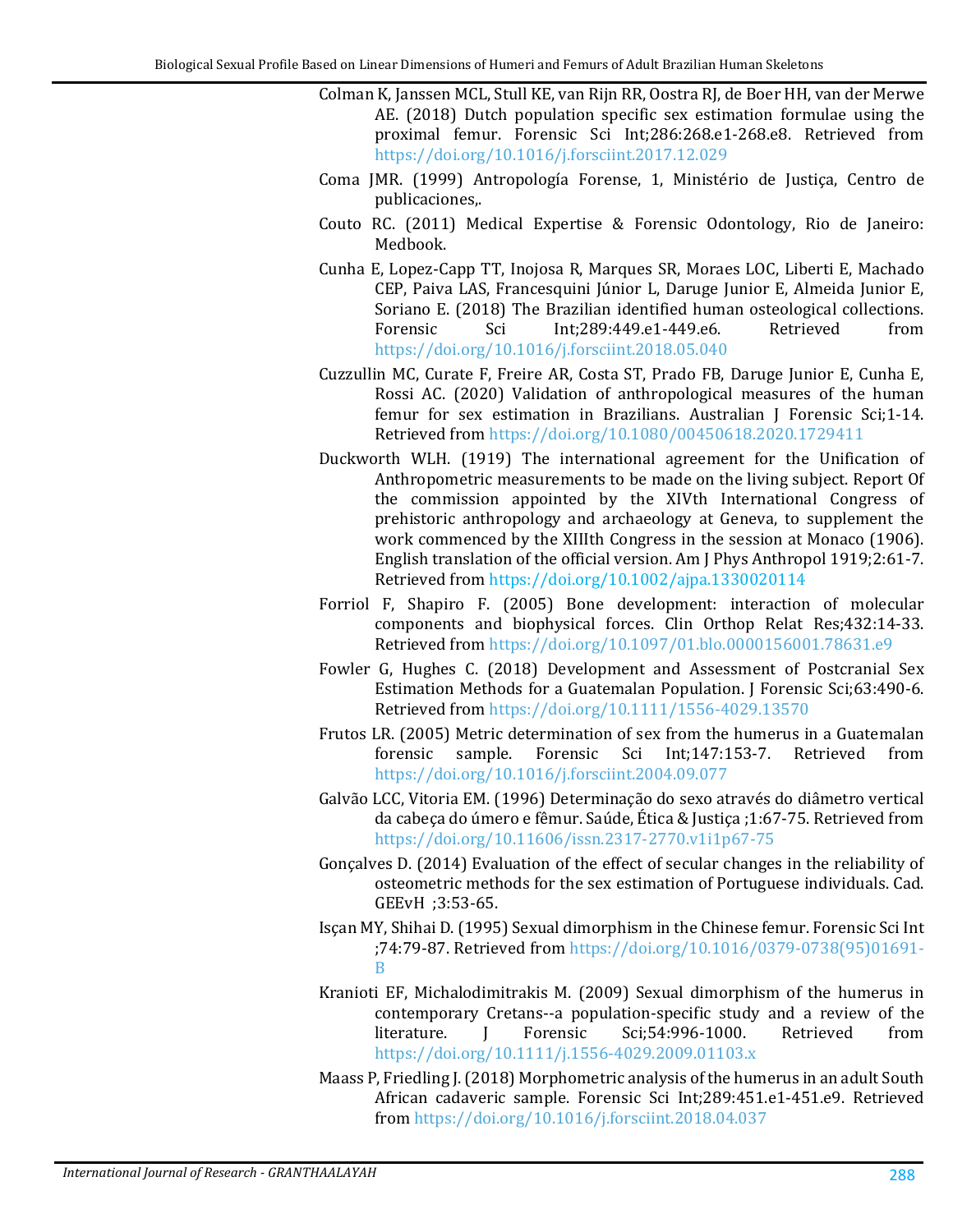<span id="page-12-6"></span>Martin R, Saller K, (1957) Lehrbuch der anthropologie, Stuttgart, Gustav Fisher Verlag,.

- <span id="page-12-4"></span>Masotti S, Succi-Leonelli E, Gualdi-Russo E. (2013) Cremated human remains: is measurement of the lateral angle of the meatus acusticus internus a reliable method of sex determination? Int J Legal Med;127:1039-44. Retrieved from <https://doi.org/10.1007/s00414-013-0822-y>
- <span id="page-12-10"></span>Moore M, DiGangi EA, Ruíz FPN, Davila OJH, Medina CS. (2016) Metric Sex Estimation from the Postcranial Skeleton for the Colombian Population.<br>Forensic Sci 1nt:262:286.e1-8. Retrieved from Int;262:286.e1-8. <https://doi.org/10.1016/j.forsciint.2016.02.018>
- <span id="page-12-2"></span>Murail P, Brůžek J, Houët F, Cunha E. DSP, (2005) A tool for probabilistic sex diagnosis using worldwide variability in hip-bone measurements. Bulletins et Mémoires de la Société d'Anthropologie de Paris;17:167-76. Retrieved from <https://doi.org/10.4000/bmsap.1157>
- <span id="page-12-12"></span>Musilová B, Dupej J, Brůžek J, Bejdová Š, Velemínská J. (2019) Sex and ancestry related differences between two Central European populations determined using exocranial meshes. Forensic Sci Int;297:364-369. Retrieved from <https://doi.org/10.1016/j.forsciint.2019.02.034>
- <span id="page-12-0"></span>Navega D, Vicente R, Vieira DN, Ross A, Cunha E. (2015) Sex estimation from the tarsal bones in a Portuguese sample: a machine learning approach. Int J Legal Med;129:651-59. Retrieved from [https://doi.org/10.1007/s00414-](https://doi.org/10.1007/s00414-014-1070-5) [014-1070-5](https://doi.org/10.1007/s00414-014-1070-5)
- <span id="page-12-1"></span>Ogedengbe OO, Ajayi SA, Komolafe OA, Zaw AK, Naidu ECS, Azu OO. (2017) Sex determination using humeral dimensions in a sample from KwaZulu-Natal: an osteometric study. Anat Cell Biol;50:180-86. Retrieved from <https://doi.org/10.5115/acb.2017.50.3.180>
- <span id="page-12-9"></span>Papadatou-Pastou M, Martin M, Munafò MR, Ntolka E, Ocklenburg S, Paracchini S. (2019) The prevalence of left-handedness: Five meta-analyses of 200 studies totaling 2,396,170 individuals. PsyArxiv. Apr 23. Retrieved from <https://doi.org/10.1037/bul0000229>
- <span id="page-12-3"></span>Quatrehomme G, Radomana I, Nogueira L, du Jardin P, Alunni V. (2016) Sex determination using the DSP (probabilistic sex diagnosis) method on the coxal Bone: Efficiency of method according to number of available variables. Int;272:190-3. <https://doi.org/10.1016/j.forsciint.2016.10.020>
- <span id="page-12-7"></span>Rauch F, Bailey DA, Baxter-Jones A, Mirwald R, Faulkner R.(2004) The 'muscle-bone unit' during the pubertal growth spurt. Bone;34:771-5. Retrieved from <https://doi.org/10.1016/j.bone.2004.01.022>
- <span id="page-12-8"></span>Rauch F. (2005) Bone Growth in Length and Width: The Yin and Yang of Bone Stability. J Musculoskelet Neuronal Interact;5:194-201.
- <span id="page-12-11"></span>Reddy BB, Doshi MA. (2017) Sex determination from adult human humerus by discriminant function analysis. Int J Res Med Sci;5:3891-7. Retrieved from <https://doi.org/10.18203/2320-6012.ijrms20173702>
- <span id="page-12-5"></span>Siddiqi N, Norrish M. (2018) Sexual Dimorphism from Femoral Bone Dimensions Parameters among African Tribes and South Africans of European Descent.<br>
Int I Forensic Sci;3:000135. Retrieved from  $J$  Forensic Sci;3:000135. <https://doi.org/10.23880/IJFSC-16000135>